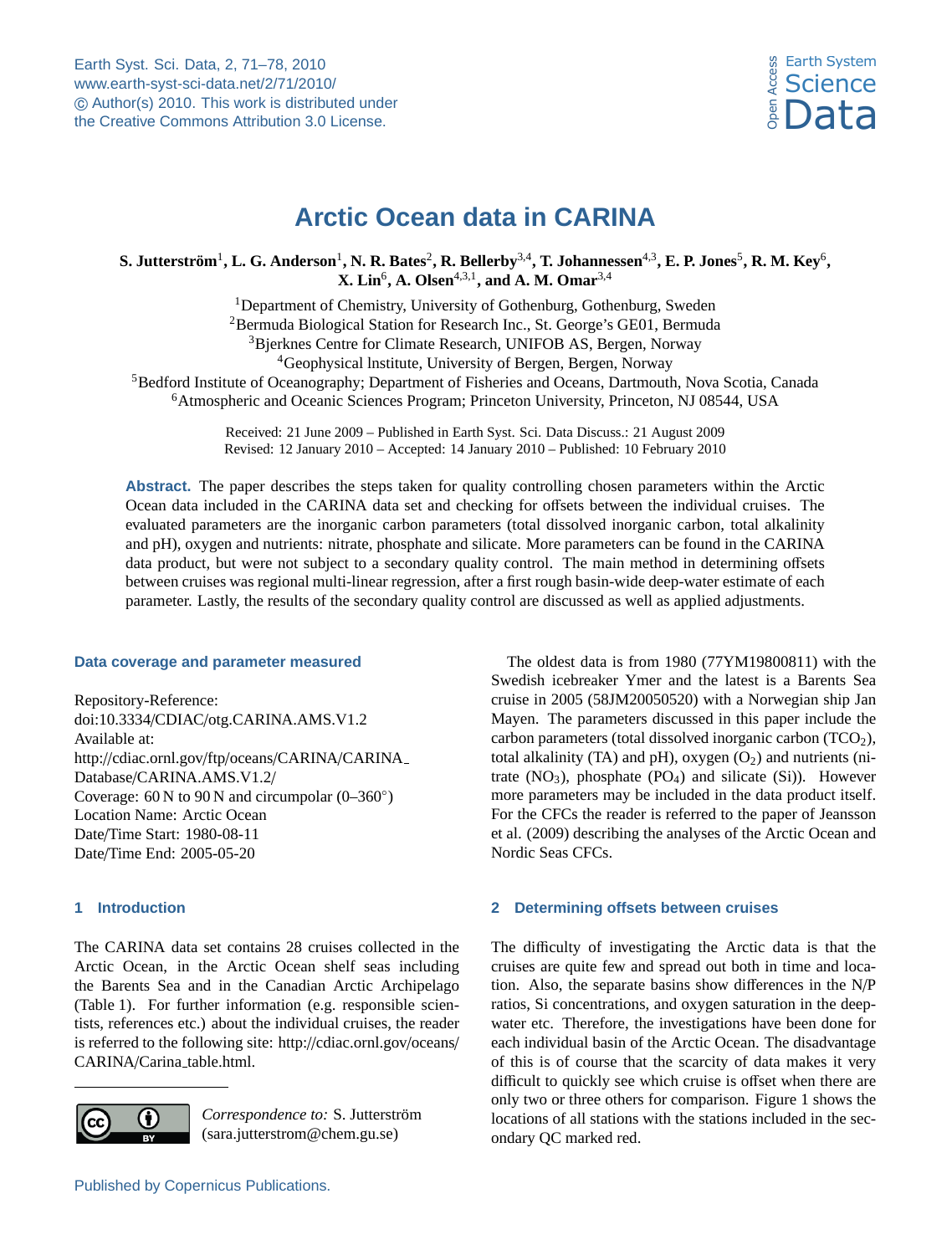**Table 1.** Cruises and parameters included in the Arctic Ocean synthesis in CARINA listed together with the number of stations and samples (flagged 2 in the CARINA.AMS.V1.2). Note that the number of stations and samples can differ from the ones in the Carina table at CDIAC for that reason.

| Cruise# | <b>EXPOCODE</b>           | <b>AREA</b>                 | # stations<br>(# samples) | TCO <sub>2</sub>   | TA<br><b>CRMs</b><br>pH<br>used: |           |                                                                                                                          | NO <sub>3</sub>                         | PO <sub>4</sub> | Si         | O <sub>2</sub> |
|---------|---------------------------|-----------------------------|---------------------------|--------------------|----------------------------------|-----------|--------------------------------------------------------------------------------------------------------------------------|-----------------------------------------|-----------------|------------|----------------|
| 2       | 06AQ19930806              | Central Arctic              | 64 (1273)                 | 63 (1087)          | <b>NA</b>                        | <b>NA</b> | NA                                                                                                                       | 63 (1083)                               | 64 (1109)       | 64 (1103)  | 64 (1126)      |
| 3       | 06AQ19960712              | Central Arctic              | 102 (2481)                | 78 (1216)          | 62 (915)                         | Yes       | 82 (1264)                                                                                                                | 102 (2410)                              | 102(2421)       | 102 (2359) | 102 (2431)     |
| 45      | 18RD19980404ª             | North Water Polynya         | 348 (6757)                | 72 (737)           | 63 (567)                         | Yes       | <b>NA</b>                                                                                                                | 133 (1364)                              | 123 (1275)      | 129 (1182) | 64 (661)       |
| 46      | 18RD19990827              | North Water Polynya         | 40 (464)                  | 40 (387)           | 40(316)                          | Yes       | <b>NA</b>                                                                                                                | <b>NA</b>                               | <b>NA</b>       | <b>NA</b>  | <b>NA</b>      |
| 47      | 18SN19940724              | Central Arctic              | 39 (1269)                 | 39 (1021)          | 38 (914)                         | Yes       | <b>NA</b>                                                                                                                | 38 (1084)                               | 39 (1087)       | 38 (1034)  | 39 (1056)      |
| 48      | 18SN19970803              | Canadian Arctic Archipelago | 24 (424)                  | 24 (327)           | 24 (326)                         | Yes       | NA                                                                                                                       | 24 (352)                                | 24 (356)        | 24 (356)   | 24 (353)       |
| 49      | 18SN19970831              | Canadian Arctic Archipelago | 26 (379)                  | 26 (328)           | 26 (298)                         | Yes       | <b>NA</b>                                                                                                                | <b>NA</b>                               | NA              | NA         | NA             |
| 50      | 18SN19970924              | Central Arctic              | 16(475)                   | 16(352)            | 16 (319)                         | Yes       | NA                                                                                                                       | 16 (452)                                | 16(452)         | 16 (452)   | 16(475)        |
| 72      | 32H120020505ª             | Central Arctic              | 36 (1579)                 | 28 (330)           | 28 (330)                         | Yes       | NA                                                                                                                       | 35 (778)                                | 35 (778)        | 35 (767)   | 34 (528)       |
| 73      | 32H120020718              | Central Arctic              | 44 (1857)                 | 42 $(472)^{\circ}$ | NA                               | Yes       | NA                                                                                                                       | 44 (861)                                | 44 (861)        | 44 (861)   | 44 (721)       |
| 74      | 32H120030911ª             | Central Arctic              | 186 (1197)                | <b>NA</b>          | NA                               |           | NA                                                                                                                       | 162 (937)                               | 167 (961)       | 167 (959)  | 152 (810)      |
| 75      | 32H120040515 <sup>a</sup> | Central Arctic              | 35 (1116)                 | 31 (308)           | 31 (305)                         | Yes       | <b>NA</b>                                                                                                                | 35 (588)                                | 35 (588)        | 35 (590)   | 35(455)        |
| 76      | 32H120040718 <sup>a</sup> | Central Arctic              | 60(2155)                  | 56 (469)           | 55 (453)                         | Yes       | <b>NA</b>                                                                                                                | 60 (1309)                               | 60 (1310)       | 60 (1311)  | 60 (972)       |
| 77      | 32H120040910              | Central Arctic              | 117 (1555)                | <b>NA</b>          | <b>NA</b>                        |           | <b>NA</b>                                                                                                                | 113 (829)                               | 113 (833)       | 113 (833)  | 113 (782)      |
| 82      | 32PZ20020715              | Central Arctic              | 63 (506)                  | NA                 | NA                               |           | NA                                                                                                                       | 59 (474)                                | 63 (494)        | 63 (495)   | NA             |
| 83      | 320620030705              | Central Arctic              | 326 (3642)                | NA                 | <b>NA</b>                        |           | <b>NA</b>                                                                                                                | 326 (3446)                              | 326 (3446)      | 326 (3444) | 326 (3427)     |
| 123     | 58AA19991003ª             | Storfjorden                 | 71 (374)                  | 61 (286)           | 59 (275)                         | Yes       | <b>NA</b>                                                                                                                | 71 (369)                                | 71 (366)        | 71 (372)   | <b>NA</b>      |
| 124     | 58AA20000923ª             | Storfjorden                 | 168 (502)                 | 168 (500)          | 168 (493)                        | Yes       | <b>NA</b>                                                                                                                | 168 (498)                               | 167 (496)       | 168 (499)  | 168 (492)      |
| 126     | 58AA20010822 <sup>a</sup> | Storfjorden                 | 69 (266)                  | 68 (261)           | 68 (256)                         | Yes       | NA                                                                                                                       | NA                                      | <b>NA</b>       | NA         | 69 (259)       |
| 145     | 58JM20030710ª             | <b>Barents</b> Sea          | 4(258)                    | 4(253)             | 4(203)                           | Yes       | <b>NA</b>                                                                                                                | 4(246)                                  | 4(244)          | 4(245)     | <b>NA</b>      |
| 146     | 58JM20040724ª             | <b>Barents</b> Sea          | 7(79)                     | 7(79)              | 5(56)                            | Yes       | <b>NA</b>                                                                                                                | 7(76)                                   | 7(78)           | 7(78)      | NA             |
| 147     | 58JM20050520 <sup>a</sup> | <b>Barents</b> Sea          | 9(106)                    | 9(104)             | 9(101)                           | Yes       | <b>NA</b>                                                                                                                | 9(104)                                  | 9(104)          | 9(105)     | <b>NA</b>      |
| 148     | 58LA19860719ª             | <b>Barents</b> Sea          | 11(55)                    | 7(33)              | 7(31)                            | No        | 11 (53) Titrated                                                                                                         | 11(55)                                  | 9(41)           | 11(55)     | 11(55)         |
| 177     | 77DN19910726              | Central Arctic              | 54 (1618)                 | 45 (1103)          | 44 (1121)                        | No        | <b>NA</b>                                                                                                                | 54 (1599)                               | 49 (1482)       | 53 (1585)  | 54 (1502)      |
| 178     | 77DN20010717              | Central Arctic              |                           |                    |                                  |           | Cruise not included in the final synthesis, data consists of alkalinity data (samples were stored and analysed on shore) |                                         |                 |            |                |
| 179     | 77DN20020420 <sup>b</sup> | Nordic Seas                 | 92 (1569)                 | 91 (1384)          | 92 (1498)                        | Yes       | 92 (1503)                                                                                                                | 92 (1564)                               | 92 (1564)       | 92 (1565)  | 92 (1546)      |
| 180     | 77YM19800811              | Central Arctic              | 63 (1072)                 | NA                 | <b>NA</b>                        |           | NA                                                                                                                       | Nutrients not included in the synthesis |                 |            | 22 (240)       |
| 181     | 90AQ19940706              | Central Arctic              | 75 (137)                  | 14(69)             | 29(91)                           | <b>NA</b> | NA                                                                                                                       | <b>NA</b>                               | <b>NA</b>       | 29(91)     | 16(76)         |

<sup>a</sup> These cruises have been through primary QC and are in the data product, but they have not been through the repeated primary QC or the secondary QC.

<sup>b</sup> One section in the Fram Strait was used for comparisons, for more details of this cruise see Olsen (2009).

<sup>c</sup> Samples were stored and analysed on shore.



**Figure 1.** Map of all station locations of cruises included in Table 1, all station locations of the cruises included in the secondary QC are labelled red.

Many, but not all, cruises were investigated in a repeat primary QC fashion, which included examination of depth profiles, property-property plots etc. To see which cruises were not involved repeated primary QC see Table 1. However, only cruises with station depths deeper than 2500 m were involved in the secondary QC. This unfortunately excluded all except 8 cruises and left out many of the shelf cruises that did not have a section extending into the central basin, but these shallower waters show too much variability to make it possible to determine reliable offsets.

As a first step, deep-water averages of each parameter were calculated for every separate basin in the Arctic Ocean (Fig. 2) for each of the 8 cruises included in the secondary QC (Table 2). This was also done to look at the spread of each parameter in the deep-water. The results show that there likely existed an offset between some of the parameters in different cruises. However, deep-water averages does not take into consideration the natural variability of water masses and other processes and a supplementary method to confirm the offsets found in the deep-water averages was sought.

Crossovers between the Arctic cruises were carried out using the manual approach described by Tanhua et al. (2009), with modifications according to Olsen et al. (2009).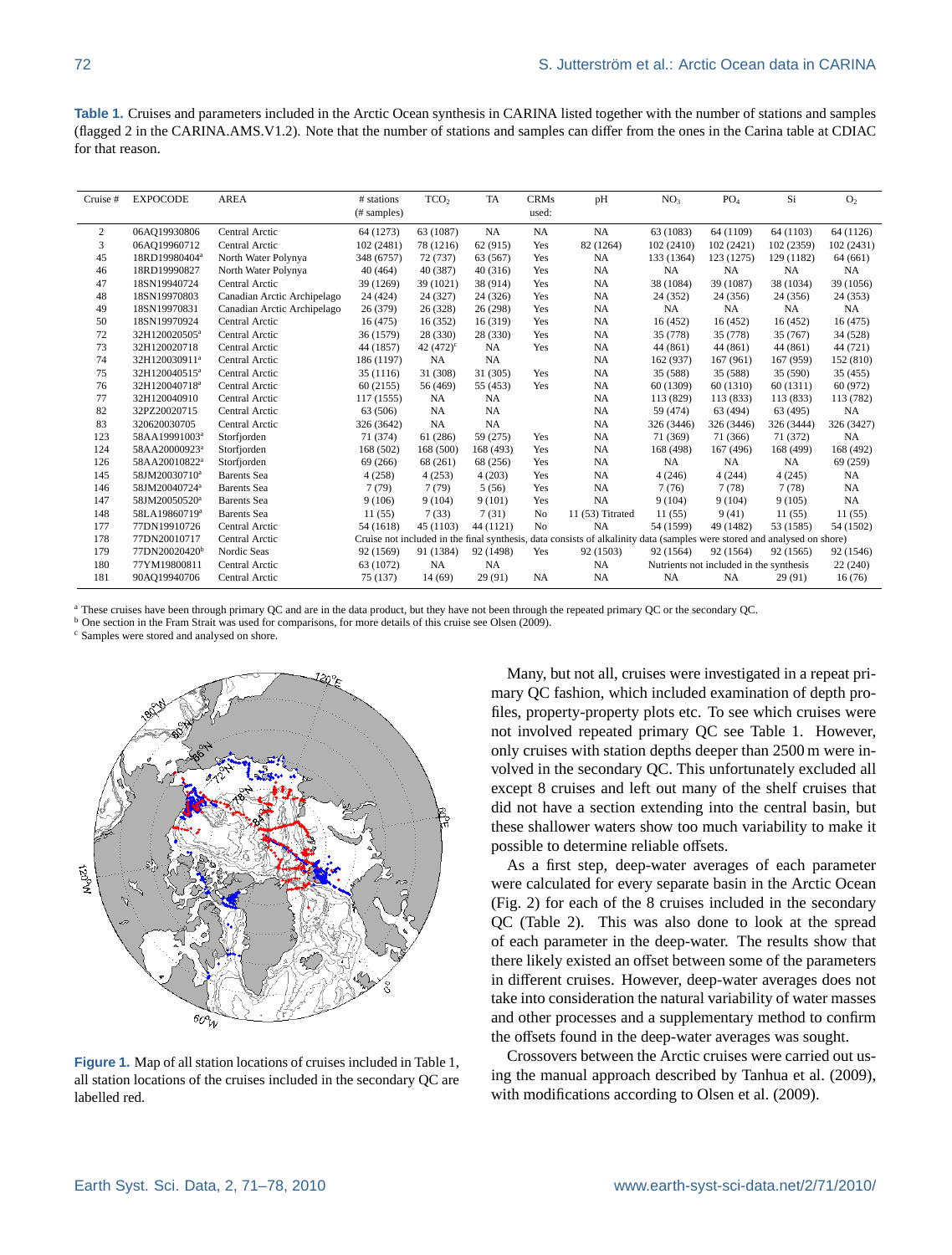**Table 2.** Deep-water averages (depth >2500 m).

| Cruise #       | <b>EXPOCODE</b> | TCO <sub>2</sub> | $TCO2-35a$   | <b>TA</b>     | $TA-35^a$     | pH                | O <sub>2</sub>  | NO <sub>3</sub> | PO <sub>4</sub>  | Si             | Sal                  |
|----------------|-----------------|------------------|--------------|---------------|---------------|-------------------|-----------------|-----------------|------------------|----------------|----------------------|
|                | Canada Basin:   |                  |              |               |               |                   |                 |                 |                  |                |                      |
| 50             | 18SN19970924    | $2154 \pm 3$     | $2157 \pm 3$ | $2299 \pm 5$  | $2302 \pm 5$  | NaN               | $278.3 \pm 2.6$ | $14.3 \pm 0.1$  | $1.02 \pm 0.01$  | $13.4 \pm 0.5$ | $34.9554 \pm 0.0013$ |
| 73             | 32H120020718    | $2149 \pm 1$     | $2152 \pm 1$ | NaN           | NaN           | NaN               | $285.0 \pm 1.3$ | $14.5 \pm 0.1$  | $1.03 \pm 0.01$  | $13.2 \pm 0.5$ | $34.9549 \pm 0.0013$ |
|                | Makarov Basin:  |                  |              |               |               |                   |                 |                 |                  |                |                      |
| 3              | 06AQ19960712    | $2148 \pm 2$     | $2150 \pm 2$ | $2296 \pm 2$  | $2299 \pm 2$  | $7.860 \pm 0.003$ | $287.6 \pm 1.6$ | $13.8 \pm 0.1$  | $1.00 \pm 0.02$  | $12.6 \pm 0.3$ | $34.9519 \pm 0.0015$ |
| 47             | 18SN19940724    | $2159 \pm 3$     | $2162 \pm 3$ | $2328 \pm 4$  | $2331 \pm 4$  | NaN               | $288.7 \pm 0.9$ | $14.5 \pm 0.04$ | $1.04 \pm 0.01$  | $13.4 \pm 0.3$ | $34.9531 \pm 0.0007$ |
| 177            | 77DN19910726    | $2157 \pm 2$     | $2160 \pm 2$ | $2289 \pm 7$  | $2292 \pm 7$  | NaN               | $293.2 \pm 1.3$ | $14.8 \pm 0.07$ | $0.99 \pm 0.004$ | $11.9 \pm 0.2$ | $34.9544 \pm 0.0016$ |
|                | Amundsen Basin: |                  |              |               |               |                   |                 |                 |                  |                |                      |
| 3              | 06AQ19960712    | $2153 \pm 8$     | $2157 \pm 8$ | $2298 \pm 3$  | $2302 \pm 3$  | $7.856 \pm 0.004$ | $298.8 \pm 0.8$ | $13.7 \pm 0.2$  | $0.97 \pm 0.02$  | $11.1 \pm 0.2$ | $34.9377 \pm 0.0054$ |
| 47             | 18SN19940724    | $2163 \pm 2$     | $2167 \pm 2$ | $2326 \pm 2$  | $2330 \pm 2$  | NaN               | $299.2 \pm 0.5$ | $14.5 \pm 0.07$ | $1.03 \pm 0.01$  | $12.2 \pm 0.2$ | $34.9339 \pm 0.006$  |
| 177            | 77DN19910726    | $2149 \pm 5$     | $2154 \pm 5$ | $2291 \pm 11$ | $2295 \pm 12$ | NaN               | $302.1 \pm 2.0$ | $14.5 \pm 0.1$  | $0.97 \pm 0.01$  | $10.9 \pm 0.2$ | $34.9361 \pm 0.0064$ |
|                | Nansen Basin:   |                  |              |               |               |                   |                 |                 |                  |                |                      |
| $\overline{c}$ | 06AQ19930806    | $2150 \pm 3$     | $2154 \pm 3$ | <b>NaN</b>    | NaN           | NaN               | $278.9 \pm 1.7$ | $13.6 \pm 0.4$  | $0.97 \pm 0.06$  | $11.4 \pm 0.4$ | $34.9327 \pm 0.0052$ |
| 3              | 06AQ19960712    | $2155 \pm 3$     | $2159 \pm 3$ | <b>NaN</b>    | NaN           | $7.855 \pm 0.005$ | $298.5 \pm 1.3$ | $14.3 \pm 0.3$  | $0.97 \pm 0.02$  | $11.3 \pm 0.3$ | $34.9381 \pm 0.0047$ |
| 47             | 18SN19940724    | $2159 \pm 2$     | $2163 \pm 2$ | $2320 \pm 4$  | $2324 \pm 4$  | NaN               | $298.9 \pm 1.1$ | $14.5 \pm 0.04$ | $1.03 \pm 0.01$  | $12.9 \pm 0.3$ | $34.9374 \pm 0.0031$ |
| 177            | 77DN19910726    | $2153 \pm 4$     | $2157 \pm 4$ | $2298 \pm 7$  | $2302 \pm 6$  | NaN               | $299.3 \pm 2.6$ | $14.7 \pm 0.2$  | $0.98 \pm 0.02$  | $11.1 \pm 0.2$ | $34.9399 \pm 0.0044$ |
|                | Fram Strait:    |                  |              |               |               |                   |                 |                 |                  |                |                      |
| 179            | 77DN20020420    | $2149 \pm 3$     | $2153 \pm 3$ | $2304 \pm 4$  | $2308 \pm 3$  | $7.885 \pm 0.005$ | $302.4 \pm 2.0$ | $14.7 \pm 0.1$  | $0.97 \pm 0.02$  | $10.7 \pm 0.1$ | $34.9314 \pm 0.0074$ |
| 180            | 77YM19800811    | NaN              | <b>NaN</b>   | <b>NaN</b>    | NaN           | NaN               | $303.2 \pm 4.9$ | $12.3 \pm 0.2$  | $0.86 \pm 0.03$  | $10.3 \pm 0.7$ | $34.9313 \pm 0.0111$ |

<sup>a</sup> Data is normalised to a salinity of 35,  $TCO_2-35=TCO_2 \cdot 35/S$  alt. TA-35=TA  $\cdot$  35/Sal.



Figure 2. The basins of the Arctic Ocean.

Unfortunately, it was difficult to control which stations were included in the crossover so that all stations chosen were in the same basin. Also, keeping the crossover radius not too large often made the number of stations so few that no standard deviation could be calculated. Due to this, the crossover results will not be discussed. It is noteworthy that the crossover results did not contradict the basin average results.

Trying another approach for the investigations, a regional multi-linear regression (MLR) was applied for each parameter (the MLR was applied to data deeper than 2500). For each basin, data from all the cruises were used to create a multi-linear regression function for a specific variable. The values calculated from the MLRs for each sample were then compared to the measured values. If the MLR supported the evidence from the basin averages we assumed that there is an offset and the magnitude then determines if a correction is needed. However, care must be taken when choosing the predictor variables of the MLR so that none of these are biased. A number of different MLRs were used for each variable and basin. Since we are not investigating the influence of one individual predictor variable, the MLR can consist of dependent variables. The following are examples of MLRs that were used, but other MLRs were run for every test to check that there was no bias in the results due to an offset in a predictor variable (note: the  $\alpha_{1...n}$ -coefficients are individual for each regression):

 $TCO_2=\alpha_1+\alpha_2S$ alinity +  $\alpha_3T$ heta +  $\alpha_4NO_3 + \alpha_5Si + \alpha_6AOU$  $TCO_2 = \alpha_1 + \alpha_2$ Salinity +  $\alpha_3$ Theta +  $\alpha_4$ PO<sub>4</sub> +  $\alpha_5$ Si +  $\alpha_6$ AOU TA= $\alpha_1 + \alpha_2$ Salinity +  $\alpha_3$ Theta +  $\alpha_4$ PO<sub>4</sub> +  $\alpha_5$ Si TA= $\alpha_1 + \alpha_2$ Salinity +  $\alpha_3$ Theta +  $\alpha_4$ NO<sub>3</sub> +  $\alpha_5$ Si

Examples of MLRs for oxygen and nutrients (here also other sets of parameters were used):

 $O_2 = \alpha_1 + \alpha_2$ Salinity +  $\alpha_3$ Theta +  $\alpha_4$ NO<sub>3</sub> +  $\alpha_5$ Si  $O_2 = \alpha_1 + \alpha_2$ Salinity +  $\alpha_3$ Theta +  $\alpha_4$ PO<sub>4</sub>  $Si=\alpha_1 + \alpha_2$ Salinity +  $\alpha_3$ Theta +  $\alpha_4$ PO<sub>4</sub> +  $\alpha_5$ AOU  $NO_3 = \alpha_1 + \alpha_2$ Salinity +  $\alpha_3$ Theta +  $\alpha_4$ Si +  $\alpha_5$ AOU  $PO_4 = \alpha_1 + \alpha_2$ Salinity +  $\alpha_3$ Theta +  $\alpha_4$ NO<sub>3</sub> +  $\alpha_5$ Si

For the evaluation of the MLRs, the adjusted  $R^2$ -value is checked as well as the root mean square error and the residuals.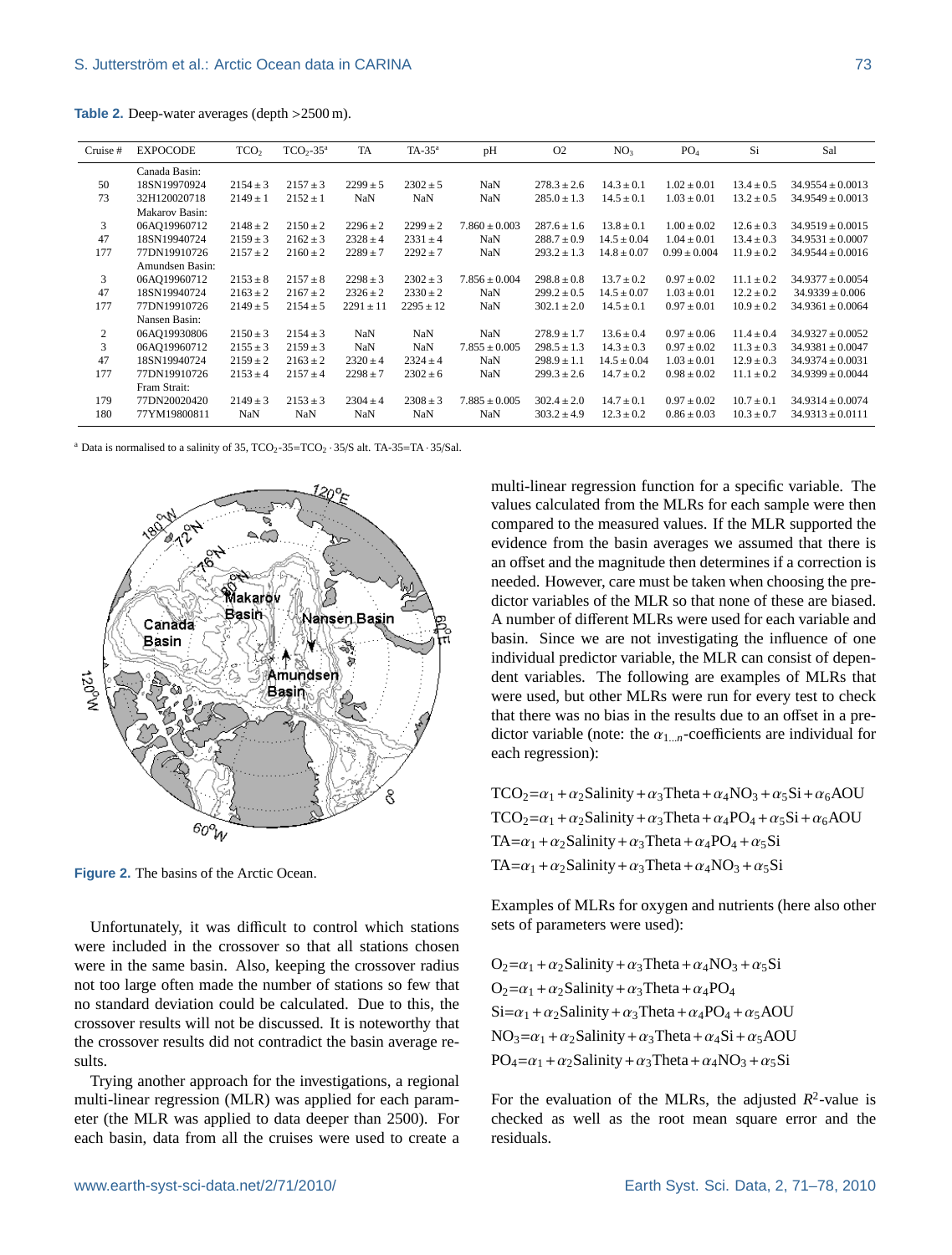

**Figure 3.** MLR results for TCO<sub>2</sub> in the Canada Basin (offsets in µmol kg<sup>-1</sup>). The figure contains the predictor function at the top, followed by the adjusted  $R^2$ -value and the root mean square error. The boxes contain lines at the median and upper and lower quartiles. The whiskers extend 1.5 times the interquartile range of the sample. Values outside the whiskers are considered outliers and are marked by red +.

#### **3 MLR-results**

For an adjustment to be made, it was determined that the offset should be greater than  $4 \mu$ mol for TCO<sub>2</sub>, 6  $\mu$ mol for TA, 2% for nutrients and oxygen and 0.01 for salinity. For salinity none of the deep-water averages showed any differences larger than 0.01 for any of the cruises in the same basin and salinity was not run with MLRs. The figures in this section showing the MLR results have the offset on the y-axis and the number on the x-axis corresponds to the Cruise # (see Tables 1 or 2) for each cruise involved in the MLR.

# $3.1$  TCO<sub>2</sub>

# 3.1.1 The Canada Basin

The cruises that had  $TCO<sub>2</sub>$  measurements in the deep-water in the Canada Basin were: 18SN19970924 (Cruise #50) and 32H120020718 (73). Both cruises used Certified Reference Materials (CRMs), however the  $TCO<sub>2</sub>$  samples for 32H120020718 were poisoned and stored for analyses at shore. The deep-water averages of  $TCO<sub>2</sub>$  show a 5 µmol offset between the cruises. The results from the MLRs showed only smaller offsets. Runs without AOU were also made since the deep-water averages of oxygen showed a discrepancy (Fig. 3). Those results showed a potential offset between the cruises of  $\sim$ 2–3 µmol. Since it is difficult to say which of the cruises is offset as compared to the other and 32H120020718 only had three stations in deep-water and had stored samples, as well as the offset being just on the limit, no adjustment is advised.



**Figure 4.** MLR results for  $TCO<sub>2</sub>$  in the Amundsen Basin (offsets in  $\mu$ mol kg<sup>-1</sup>).

#### 3.1.2 The Makarov Basin

The following cruises were part of the MLR in the Makarov Basin: 06AQ19960712 (3), 18SN19940724 (47) and 77DN19910726 (177). Of these 77DN19910726 did not have CRMs. From the deep averages the 06AQ19960712 cruise seems quite a bit lower than the others ( $\sim$ 10 µmol). This is not supported in the MLR functions using all three cruises, however when using 18SN19940724 and 77DN19910726 as master cruises for the MLRs the offset increases. As the MLRs are inconclusive and 06AQ19960712 has a greater number of stations in the Amundsen and Nansen basins no adjustments will be suggested at this point.

#### 3.1.3 The Amundsen Basin

Cruises included in the Amundsen Basin MLR: 06AQ19960712 (3), 18SN19940724 (47) and 77DN19910726 (177) (no CRMs). The results show no significant offsets in the MLRs (Fig. 4) even though the spread is quite large, either when all cruises are used in the MLR or when 18SN19940724 and 77DN19910726 are used as master cruises for the MLR.

#### 3.1.4 The Nansen Basin

Cruises included in the Nansen Basin MLRs were: 06AQ19930806 (2), 06AQ19960712 (3), 18SN19940724 (47), 77DN19910726 (177) and 77DN20020420 (179). The deep-water averages for 77DN20020420 and 06AQ19930806 suggested that these cruises had lower  $TCO<sub>2</sub>$  than the others; this is only in part shown in the MLR (Fig. 5) with the 77DN20020420 cruise being somewhat lower than the others. For this cruise CRMs were used and it also had stations in the deep Greenland Sea, so any corrections would also have to take into account how it fits the other Nordic Seas cruises. Olsen (2009) investigated the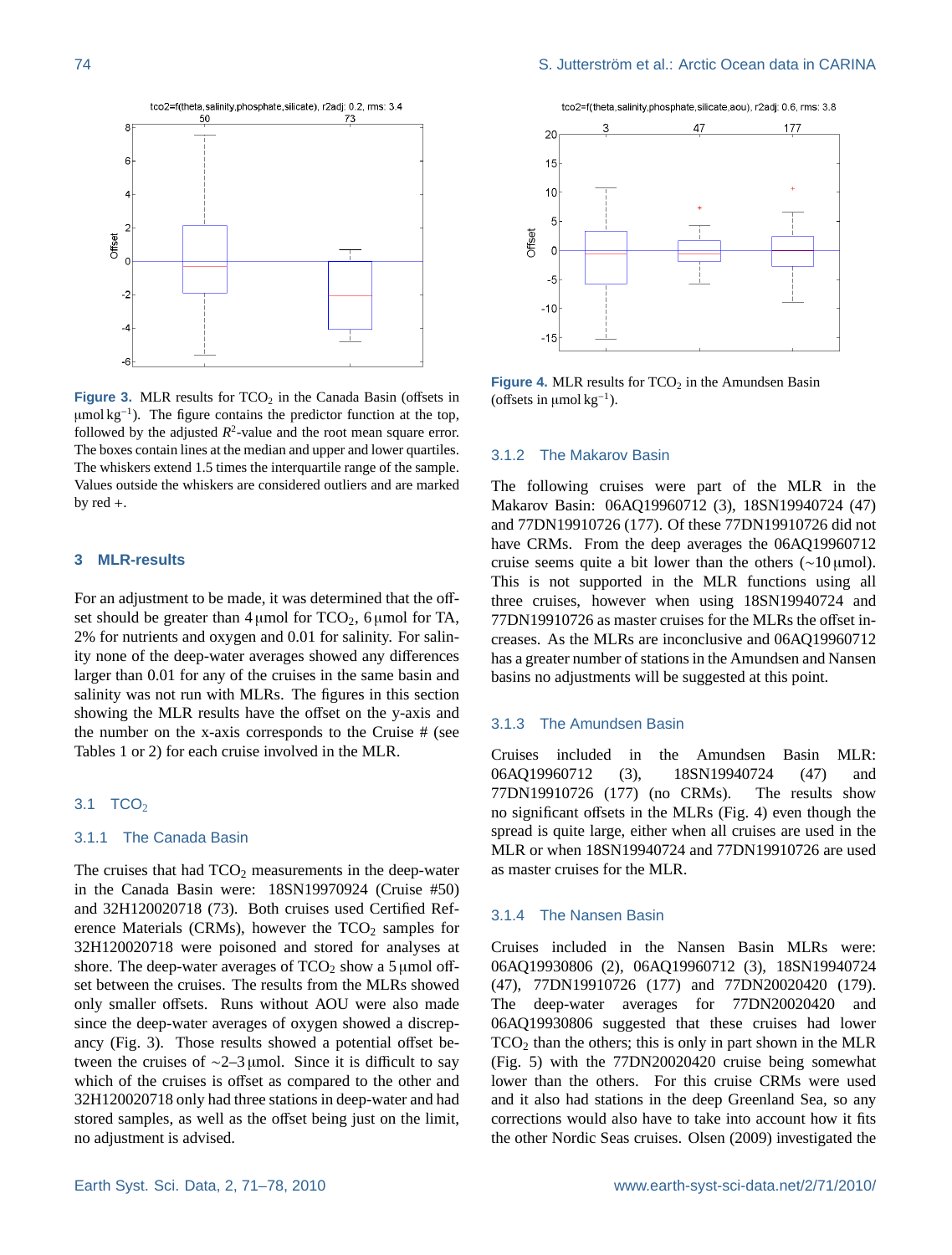

**Figure 5.** MLR results for  $TCO<sub>2</sub>$  in the Nansen Basin (offsets in  $\mu$ mol kg<sup>-1</sup>).

 $TCO<sub>2</sub>$  data in the Nordic Seas and did not find an offset large enough to validate an adjustment for this cruise. Therefore no adjustment of the  $TCO<sub>2</sub>$  data from 77DN20020420 was made.

06AQ19930806 was also excluded in a test run to see the impact on the other cruises  $(O_2 \text{ and } NO_3 \text{ seemed to be off})$ when considering the deep-water averages), but only small differences resulted from this. The offset suggested by the deep-water averages for 18SN19940724 is not evident in any of the regional MLRs. Since the possible offset found in the Makarov Basin for 06AQ19960712 was not validated in the results for the Amundsen and Nansen basins where the major part of the stations were located, no adjustment was made.

## 3.2 TA

# 3.2.1 The Canada Basin

The deep-water averages of TA in the Canada Basin only contain 18SN19970924. CRMs were used on this cruise and the value seems reasonable. No correction of TA is suggested.

# 3.2.2 The Makarov Basin

Included cruises in the Makarov Basin: 06AQ19960712 (3), 18SN19940724 (47) and 77DN19910726 (177). Deep-water averages show a large discrepancy in alkalinity. The MLRs support this (e.g. Fig. 6) especially with regards to the high offsets in the 18SN1994072 data. These cruises are also included in other basins so the correction must also depend on the results from the Amundsen and the Nansen Basin and will be discussed at the end of the TA results.



**Figure 6.** MLR results for TA in the Makarov Basin (offsets in  $\mu$ mol kg<sup>-1</sup>).



**Figure 7.** MLR results for TA in the Amundsen Basin (offsets in  $\mu$ mol kg<sup>-1</sup>).

## 3.2.3 The Amundsen Basin

Cruises included in the Amundsen Basin: 06AQ19960712 (3), 18SN19940724 (47) and 77DN19910726 (177). The results are very similar to those found in the Makarov Basin, although there is an even larger spread in 77DN19910726 and 06AQ19960712 data and a decrease in the MLR fit (Fig. 7).

#### 3.2.4 The Nansen Basin

Cruises included in the Nansen Basin: 18SN19940724 (47), 77DN19910726 (177) and 77DN20020420 (179). 06AQ19960712 had a breakdown of the TA system and did not have TA data in the deep Nansen Basin. The MLRs still suggest an offsets for 18SN19940724.

#### 3.2.5 Discussion

TA data for 77DN19910726 seem lower than the other cruises in the Makarov and Amundsen Basins when looking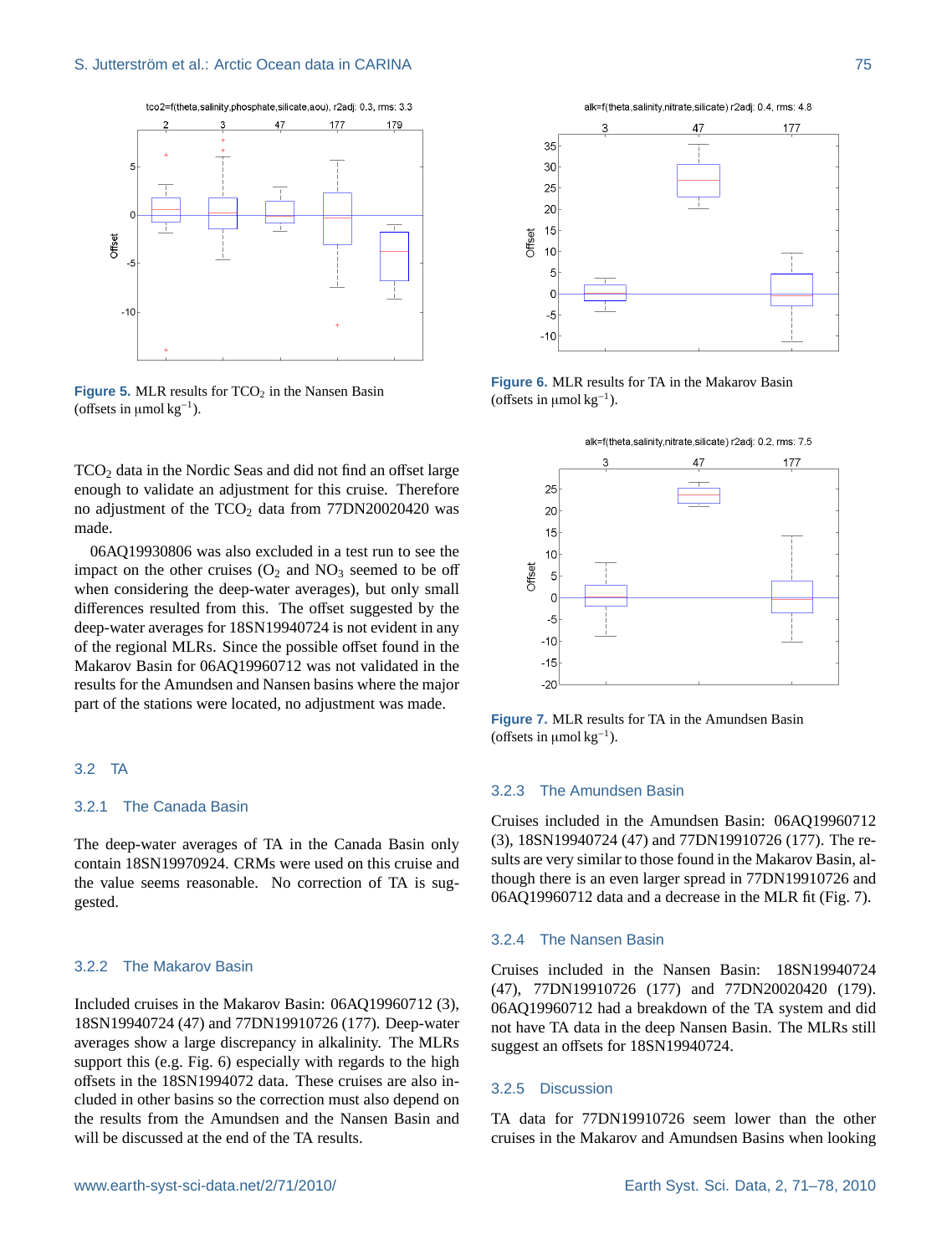at the deep-water averages. No CRMs were used on this cruise which suggests that a correction is not surprising. Considering that most of the stations of this cruise were located in the Amundsen and Nansen Basin and only a few stations in the Makarov Basin it makes more sense to trust the Eurasian Basin results. Also, TA data were quite scattered in the deep-waters in the Makarov Basin. The MLRs in the Eurasian Basin do not support the differences found in the deep-water averages, even if there is a large spread in 77DN19910726 data as seen in Figs. 6 and 7. In conclusion, no correction to TA data is suggested for this cruise.

For the 18SN19940724 cruise deep-water averages suggest that this cruise is almost  $30 \mu$ mol higher than e.g. 06AQ19960712. This is supported in the MLRs giving positive offsets between 22–30 µmol  $kg^{-1}$ . In conclusion it is most likely that 18SN19940724 has a positive offset in TA of about 24 µmol  $kg^{-1}$ .

#### 3.3 pH

Only two cruises had measured pH (and, since they also measured TA and  $TCO<sub>2</sub>$  on the same cruise, overdetermined the carbonate system): 77DN20020420 and 06AQ19960712. By doing "round-calculations", i.e. using TA and  $TCO<sub>2</sub>$  to calculate  $pH$ ,  $TCO<sub>2</sub>$  and  $pH$  to calculate TA and TA and  $pH$  to calculate  $TCO<sub>2</sub>$  and then comparing the measured parameter to the calculated, it is possible to get an idea of whether any of the parameters are offset. This was done for the cruises mentioned above (using CO2SYS by Lewis and Wallace, with the constants from Mehrbach et al. (1973) refit by Dickson and Millero, 1987). The results show a difference in TA of about  $3 \mu$ mol kg<sup>-1</sup> between measured and calculated and the same for DIC. ∆pH has an average of 0.008 and in view of this no corrections of pH is suggested. Velo et al. (2009) evaluated the pH data in the CARINA data set, but since there were only three cross-overs for pH in the Arctic Ocean data, the authors drew no conclusions regarding possible adjustments.

# 3.4  $O_2$

For oxygen a clear offset in the deep-water averages (>2% from the average) was seen in one cruise in the Nansen Basin (06AQ19930806) and a smaller offset of just over 2% in the Canada Basin (between 18SN19970924 and 32H120020718).

## 3.4.1 The Canada Basin

The following cruises were part of the MLR in the Canada Basin: 18SN19970924 (50) and 32H120020718 (73). The results did not differ substantially between different predictor variables; the largest offset between the cruises was only about 2%. Since the deep-water averages and the MLR are on the limit, the suggestion is not to adjust.



**Figure 8.** MLR results for  $O<sub>2</sub>$  in the Makarov Basin (offsets in  $\mu$ mol kg<sup>-1</sup>).



**Figure 9.** MLR results for  $O_2$  in the Nansen Basin (offsets in  $\mu$ mol kg<sup>-1</sup>).

# 3.4.2 The Makarov and Amundsen Basins

Oxygen MLRs for the Makarov Basin (Fig. 8) and Amundsen Basin were run, although no results diverged from the conclusions of the deep-water averages.

#### 3.4.3 The Nansen Basin

The following cruises were part of the MLR in the Nansen Basin: 06AQ19930806 (2), 06AQ19960712 (3), 18SN19940724 (47), 77DN19910726 (177), 77DN20020420 (179) and 77YM19800811 (180).

Figure 9 shows an offset for 06AQ19930806, which was also indicated in the deep-water averages. However, 77YM19800811 is also somewhat offset. Looking closer at 06AQ19930806 and 77YM19800811 and the predictor variables, the 06AQ19930806 cruise seems to have a lower deepwater average in  $NO_3$  as well as oxygen and  $77YM19800811$ seem to be low in  $NO<sub>3</sub>$  and  $PO<sub>4</sub>$ , while the deep-water average for oxygen is not far off from the other cruises. Changing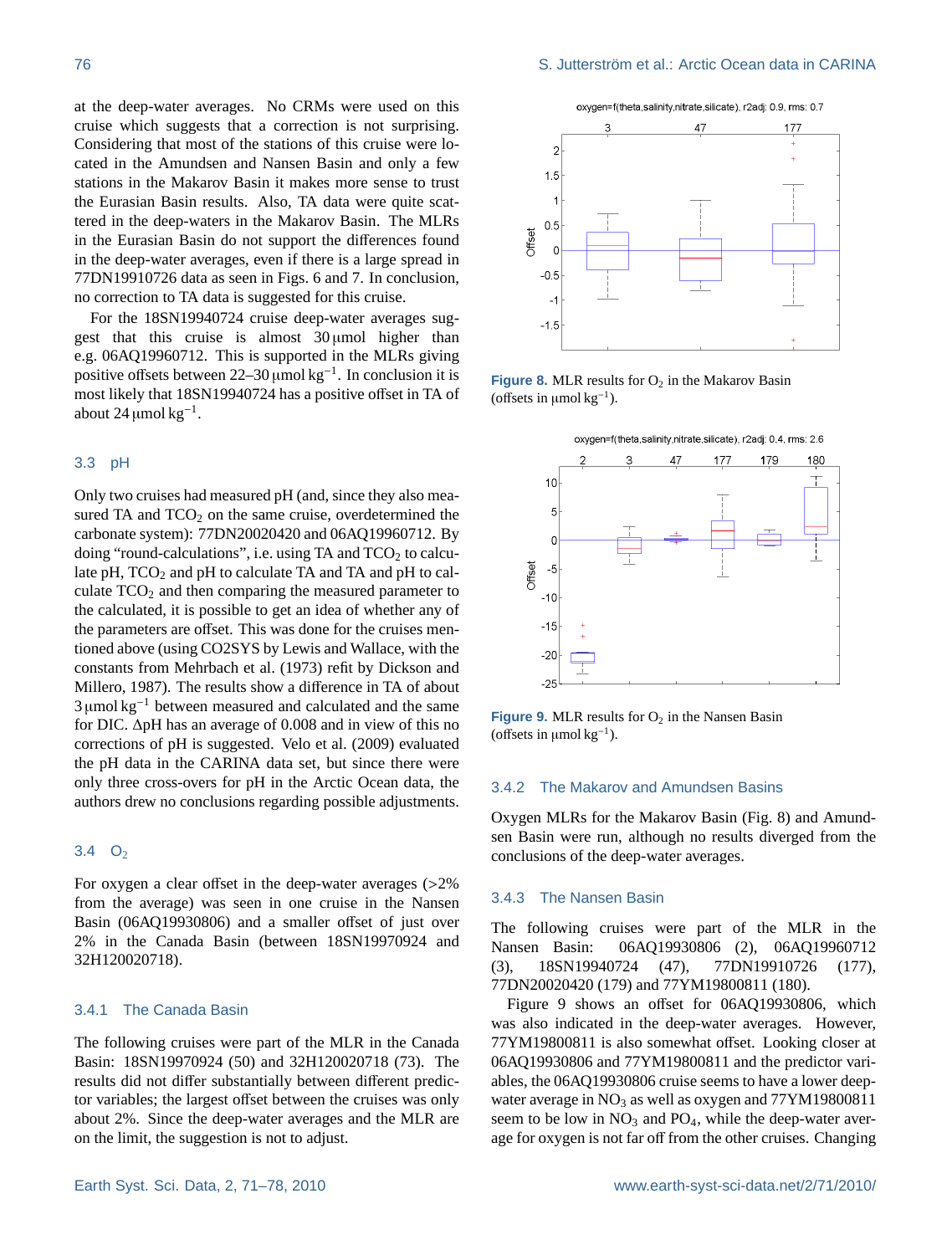

**Figure 10.** MLR results for  $NO<sub>3</sub>$  in the Makarov Basin (offsets in  $\mu$ mol kg<sup>-1</sup>).

the predictor variables to exclude  $NO<sub>3</sub>$  and also other nutrients was done. The results were similar in the sense that the 06AQ19930806 cruise showed an offset of  $14-23 \mu$  umol. 77YM19800811 varies between having a small offset (>2%) to having no offset. Excluding NO<sub>3</sub> keeps 77YM19800811 within the limits and it is likely that this seems to be a question about the  $NO<sub>3</sub>$  being too low rather than the oxygen being too high for this cruise.

## 3.5 Nutrients

# 3.5.1 The Canada Basin

For the Canada Basin the deep-water averages for  $NO<sub>3</sub>$ ,  $PO<sub>4</sub>$ and Si are not significantly  $(2\%)$  offset between the different cruises, as can be seen in Table 2. MLRs in this basin support this. Testing different sets of predictor variables such as  $AOU/PO<sub>4</sub>, AOU/Si or Si/PO<sub>4</sub> or running MLRs of the other$ nutrients yielded the same results.

## 3.5.2 The Makarov Basin

In the Makarov Basin deep-water averages, the  $NO<sub>3</sub>$  concentration for 06AQ19960712 is quite a bit lower than the other cruises in this basin. This is also seen in the Amundsen Basin. In the MLR it is instead 18SN19940724 that shows up a little bit on the high side (Fig. 10). Using other predictor variables does not give evidence either for a large enough negative offset for 06AQ19960712 or positive offset for 18SN19940724 to justify a correction of data. The P:N ratios for these cruises are the same: 1:14. The Si concentrations in the deep-water differ quite a bit, however when running MLRs, no conclusive offsets are found.

# 3.5.3 The Amundsen Basin

In the Amundsen Basin again the 06AQ19960712 cruise has a lower deep-water average of  $NO<sub>3</sub>$  than the others and the



**Figure 11. MLR results for NO<sub>3</sub> in the Nansen Basin** (offsets in  $\mu$ mol kg<sup>-1</sup>).

Si values are quite varied. The results are quite similar to the Makarov runs. No conclusive offsets.

#### 3.5.4 The Nansen Basin

In the Nansen Basin the clearest offsets in the deep-water nutrient averages are the  $NO<sub>3</sub>$  average of the 06AQ19930806 cruise, the Si average of the 18SN19940724 cruise and the NO<sup>3</sup> and PO<sup>4</sup> averages of the 77YM19800811 cruise. The latter cruise also has rather low Si concentrations. Although this can be explained by the fact that the deep stations are close to Fram Strait and the deep-water concentrations of Si seem to decrease in this area this does not explain the very low  $NO_3$  values. In Fig. 11 the offset in  $NO_3$  for 77YM19800811 is quite clear and changing the predictor variables does not change the offset significantly.

Since 77YM19800811 does not contain any carbon parameters in the CARINA data product, has few deep stations in the Arctic Ocean proper and is clearly offset in  $NO<sub>3</sub>$ and PO4, the suggestion is to exclude this cruise. Figure 11 does not show an offset for  $NO<sub>3</sub>$  from the 06AQ19930806 cruise. However, when removing AOU as a predictor variable, since it was earlier determined to be offset for 06AQ19930806, the result show a clear negative offset of NO<sub>3</sub> for 06AQ19930806. Changing predictor variables between PO<sup>4</sup> and Si does not change this result. Therefore the suggestion is to adjust  $NO<sub>3</sub>$  for the 06AQ19930806 cruise. An MLR where the AOU was calculated with adjusted oxygen values for 06AQ19930806 was created to see if the offset in nitrate would show and the result is shown in Fig. 12 where the nitrate is clearly offset. The high Si in the deep-water average for 18SN19940724 does show up to some extent in the MLR, but since this is not the case for the other basins and there are only a few stations for 18SN19940724 in the Nansen Basin there is no suggestion to adjust.